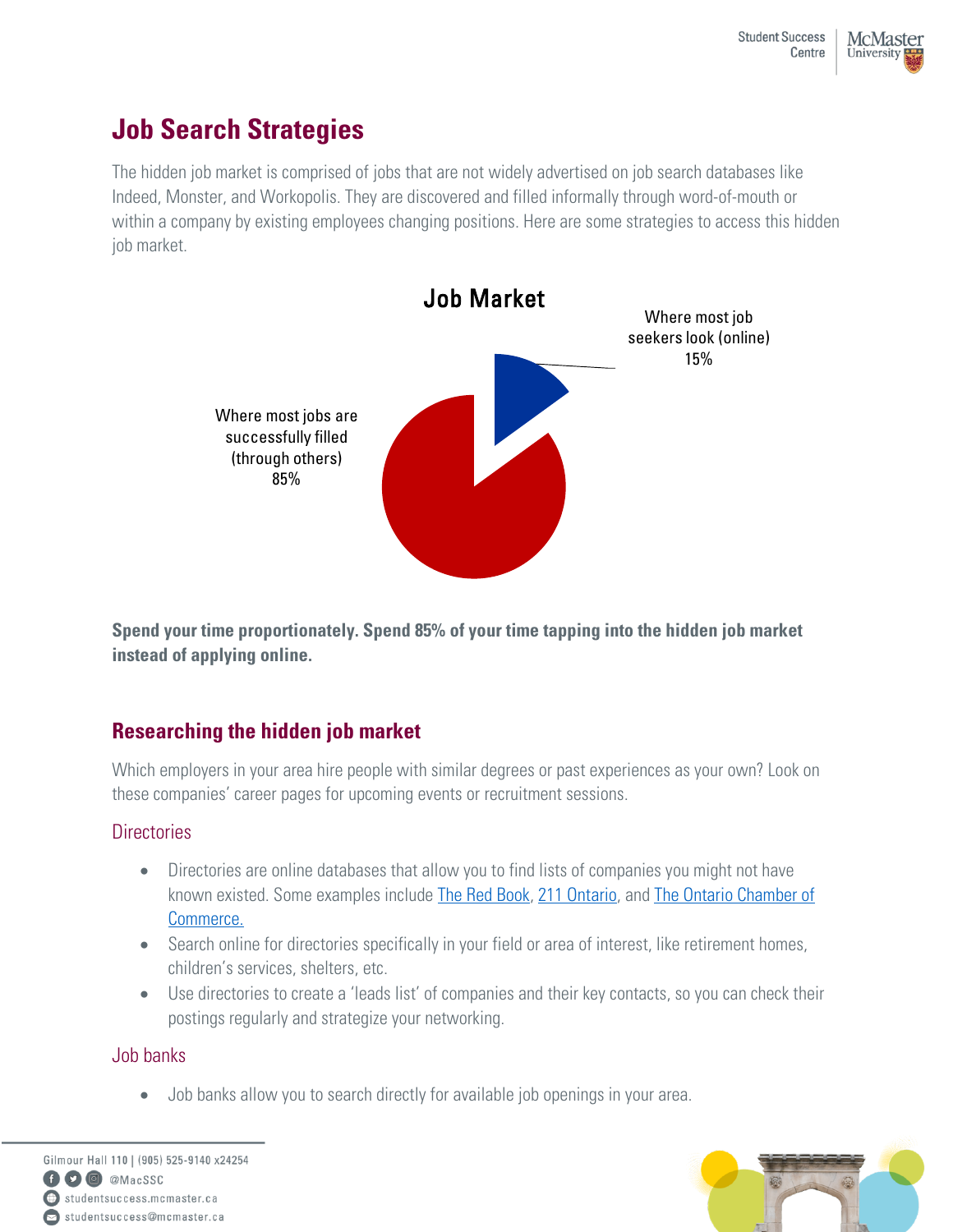- Some, like Indeed, allow you to efficiently apply to many positions by letting you upload your resume. Others allow you to set up job alerts for your areas of interest.
- Include a cover letter, unless specifically directed otherwise. Also, include a short message to the employer when you apply by email.

# **Networking**

### Talk to others

- Let family and friends know that you are job searching, and ask that they keep you informed of any relevant opportunities or referrals
- Join a professional association in your field of interest. Usually student rates are more affordable than regular rates, and these provide a great opportunity to connect with experienced professionals in your field.
- Use the [McMaster Alumni and Partners Advisor Network](https://mcmaster.firsthand.co/) to search for professionals in your field or company of interest, explore other alumnae career paths, or ask for a career conversation, resume critique, or mock interview.
- The [LinkedIn Alumni](https://www.linkedin.com/school/mcmaster-university/people/) tool is another platform to view others' career paths and connect with professionals in an area or company of interest to you.
- LinkedIn provides a way to keep track of your professional network, connect with friends, and maintain a professional online presence so recruiters gain a positive impression of you.

### Informational interviewing

Statistics show that 1 in 12 informational interviews leads to a job offer compared to 1 in 200 resumes [\(QuintCareers.com\)](https://www.livecareer.com/).

- Informational interviews are a way for you to learn more about people who work in a certain role, company, or industry, and build your network.
- People working in the field are usually more informed of current trends in the workplace and can offer you useful tips.
- Ask open-ended questions about the company, their role, and the field or industry.
- Informational interviews are not the place to ask directly for a job. However, the interviewers may ask you for a copy of your resume, or offer to give it to someone else they know who may be interested in you.
- Always remember to have a copy of your resume and business card on hand in case they ask.

### Company information/recruitment sessions

- Take advantage of these sessions to learn about company recruitment cycles, skills they are looking for and to assess your interest and fit within the company.
- September, October, January and February are peak times for employers to come to campus. Check the Events Calendar on **OSCARplus** to ensure you do not miss any opportunities.

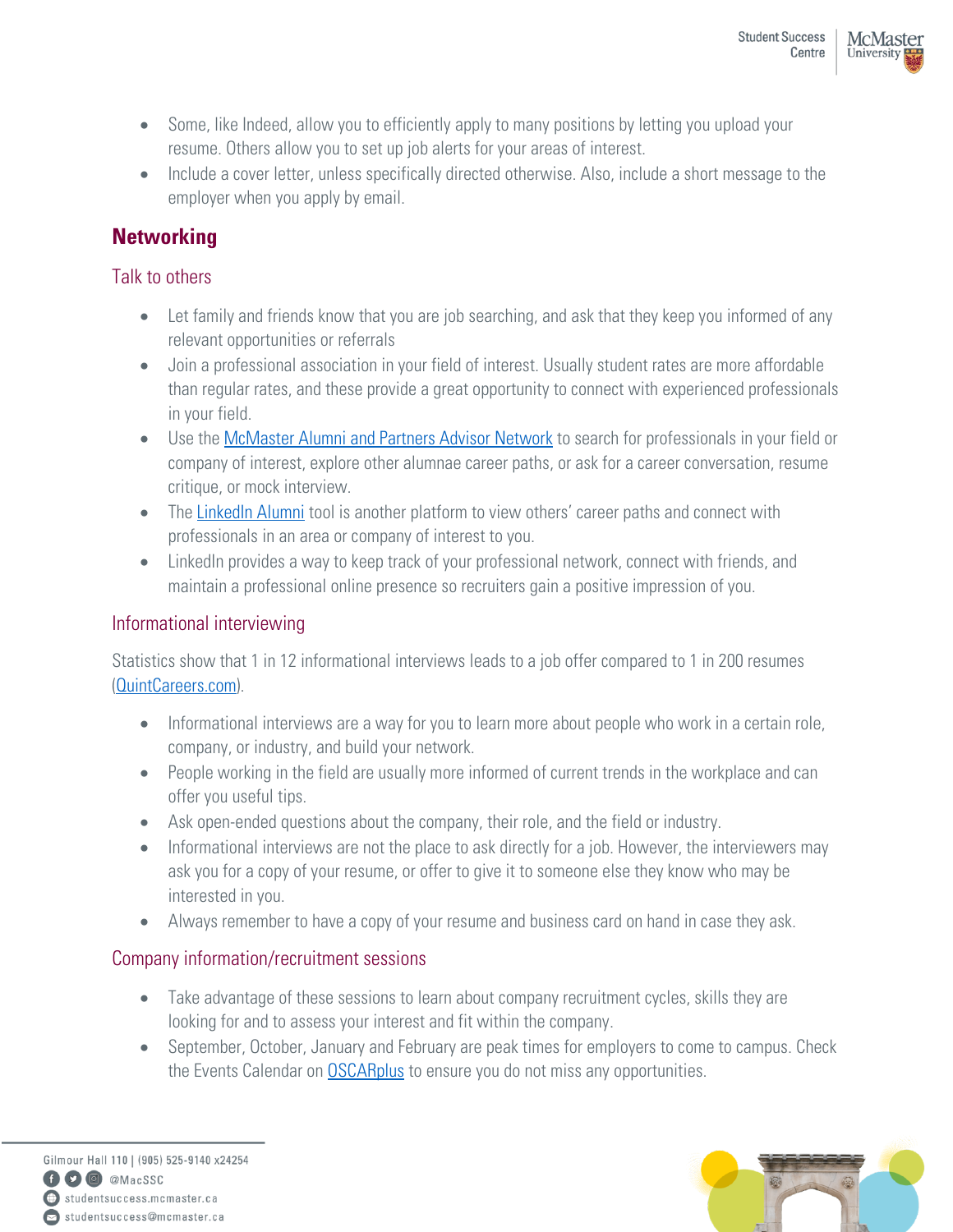• Discussing a few things you learned from a company information/recruitment session in your cover letter is a great way to show interest in the company and set yourself apart from other candidates.

### Career fairs

- Employers use this opportunity to network with as many interested candidates as possible. This is your chance to showcase yourself in a professional manner instead of just applying online.
- Have your elevator pitch prepared, dress for success, and bring copies of your resume!
- Don't forget to research companies ahead of time so that you can ask insightful and clarifying questions rather than "so what does your company do?"
- Connect to recruiters you spoke with on LinkedIn to reiterate your interest and ask for an informational interview.

# **Should you apply? Consider the opportunity as a whole**

- Will it give you an advantage or add value in your career journey?
- Will you be in contact with professionals in your field?
- Will you gain experience and transferrable skills?
- Will this provide you with exposure to the working environment you want to be in?
- Remember that you do not need to satisfy every requirement before you apply. The posting is simply a way to convey information about a job to you so you can choose whether to apply.

## **Tailoring your resume and cover letter**

There are certain key words that appear in job postings and it is highly recommended that you incorporate those key words into your resume and cover letter. This is because some companies use a computerized applicant tracking system (ATS) which filters out applications based on key words before any live person will see it.

Read the qualifications system carefully and if you have a desired qualification, present it clearly at the top of your own Highlights of Qualifications section and be sure to include how you have demonstrated it.

# **Continue to build your career skills**

- The SSC offers professional services on resume writing, skills, interviewing, LinkedIn, job search coaching, accommodation and disclosure in the workplace coaching, etc.
- Unsure about your options or suitability for career paths? We have career counsellors that can help navigate the career planning process.
- Check **OSCARplus** for events, company recruitment sessions, workshops, jobs and volunteer postings to support your professional development all year long.
- Look for work and volunteer opportunities to build your [career ready skills.](https://www.naceweb.org/career-readiness/competencies/career-readiness-defined/)

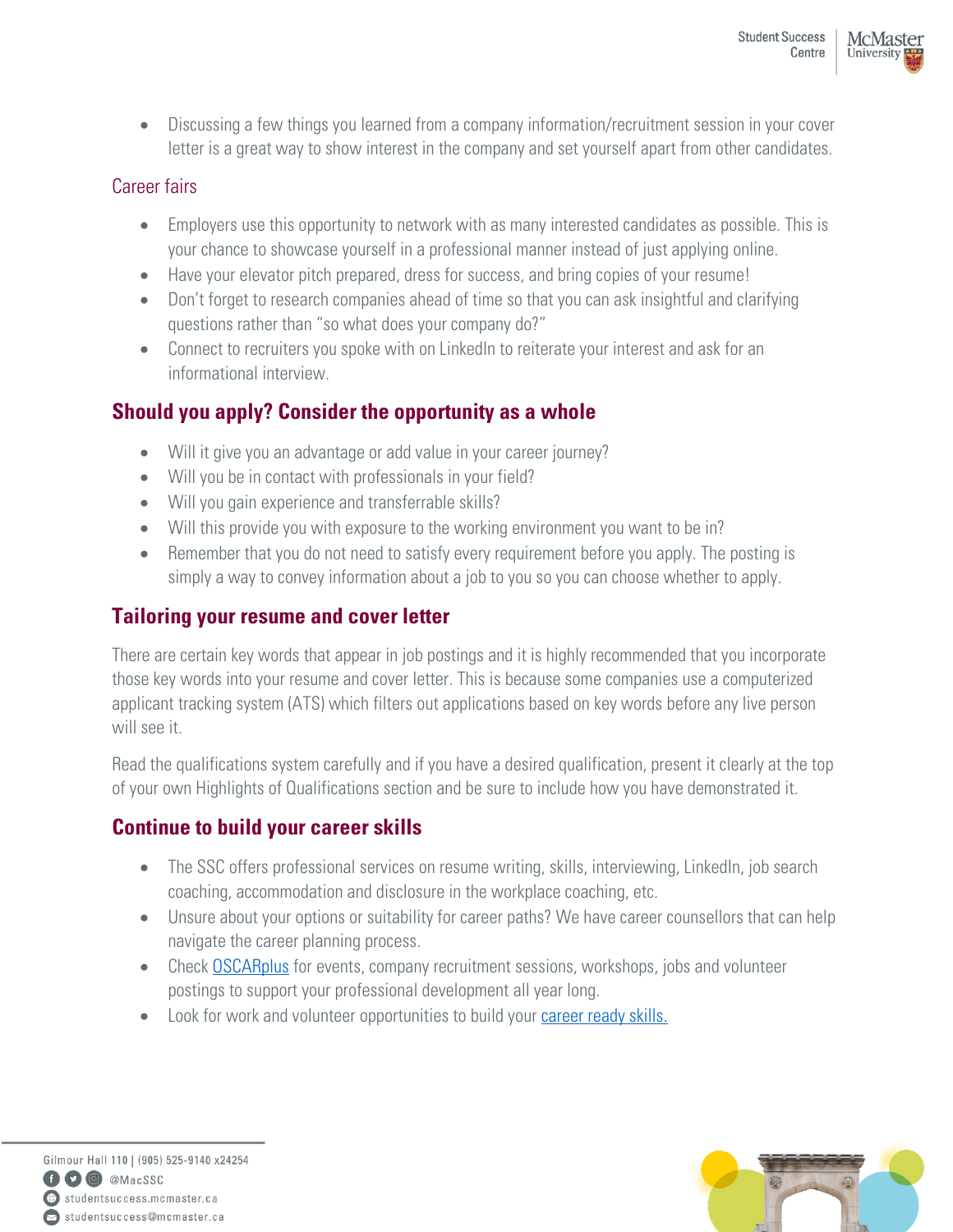### **Directories**

Please note this list of directories and job banks is not exhaustive, just a starting point.

#### STEM

- [Industry Canada Directory](https://www.ic.gc.ca/eic/site/ic-ic.nsf/eng/h_dh00027.html)
- [Canadian Video games](https://canadianarcadian.neocities.org/)
- [Canadian Life Sciences Database](https://www.canadianlifesciences.com/ca/portal/index.php)
- [Environmental Services Directory](https://environment-analyst.com/dis/directory)
- [Ontario Environment Businesses Directory](https://www.ontario.ca/page/ontario-environment-business-directory)

Humanities and Social Sciences

- [Charity](https://charityvillage.com/app/) Village
- [Information Hamilton Redbook](https://redbook.hpl.ca/)
- [211](https://211central.ca/) Toronto
- [Settlement.org](https://settlement.org/)
- [Work in Non-Profits](https://workinnonprofits.ca/)
- [Film Distributors and Exporters](https://www.cafde.ca/)
- [Creative Mind Group](https://thecreativemindgroup.com/)

### Commerce

- [Ontario Chamber of Commerce](https://occ.ca/)
- [Canadian Marketing Association](https://thecma.ca/)
- [Scott's](https://www.scottsdirectories.com/) Directories

# **Job Sites**

General Job Sites

- [Indeed](https://ca.indeed.com/)
- [Eluta.ca](https://www.eluta.ca/new-grad-jobs)
- [Red Reach Hiring Youth](http://www.redreach.ca/)
- [McMaster Magnet Today](https://magnet.whoplusyou.com/lp/mcmaster)
- [Jobpostings.ca](https://www.jobpostings.ca/)
- [LinkedIn Jobs](https://www.linkedin.com/jobs/?originalSubdomain=ca)
- [TalentEgg](https://talentegg.ca/)
- [Monster.ca](https://www.monster.ca/)
- [Career Builder](https://www.careerbuilder.ca/)
- [B Meaningful](https://www.bmeaningful.com/search)
- [CareerEdge.ca](https://www.careeredge.ca/for-job-seekers/)
- [OscarPlus](https://www.oscarplusmcmaster.ca/home.htm)

Gilmour Hall 110 | (905) 525-9140 x24254 **CO** @ @MacSSC  $\bigoplus$  studentsuccess.mcmaster.ca Studentsuccess@mcmaster.ca